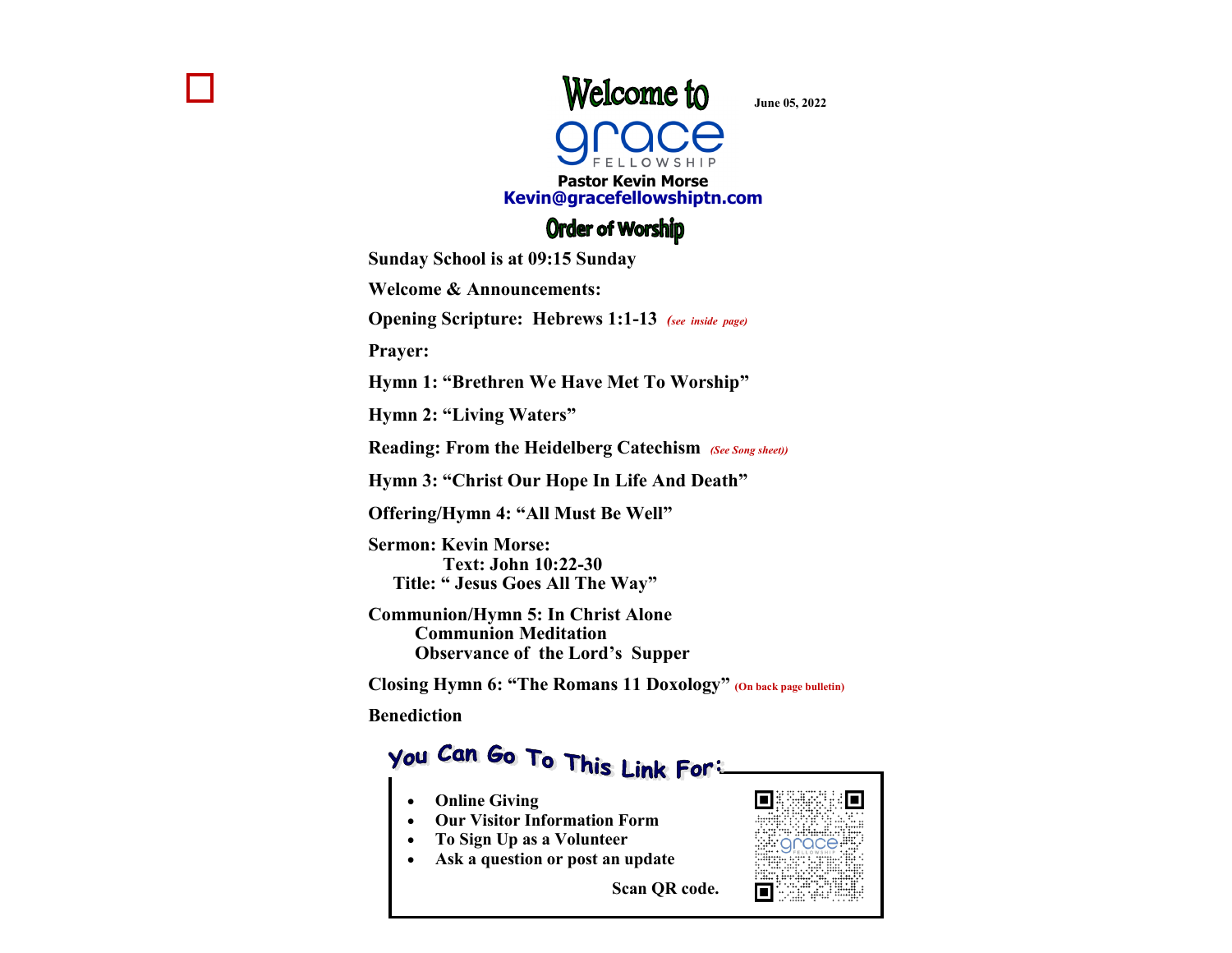### Upcoming Events

**Children & Adults Sunday School at 09:15 every Sunday morning. June 5th Parenting Class at the Morse's with Kevin and Sara on Sunday afternoons at 3 PM, . Childcare for little kids provided! Please fill out this form on line https://forms.gle/donoqgftHxdnHgLM9 Jun. 8th Wednesday morning at 6:30 AM, the men in the church are invited to meet together with Pastor Kevin to pray for each other at the Fainting Goat Coffee Shop in Spring hill. June 11th Ladies, join us for prayer time and fellowship at Chick-Fil-A on Saturdays at 9 AM. If you have questions, suggestions, prayer requests, or if you know of someone in our fellowship who has a need for a Mealtrain, please contact Dorene Pine at dorene@pine.net June 19th Jacob Ketchens will be visiting from "To Every Tribe" He will be speaking in Sunday School about their upcoming mission, and he will be preaching. June 26th Reverend Steve Morse, Pastor Kevin's brother, will be preaching. Also Geneva Morse will be speaking in Sunday School about her missionary work in Canada. She serves with To Every Tribe. Announcements:** 

#### **Prayer Directories**

**Please ask Paul or Mary for a form to update our Prayer Directory. Please fill out the form if there are any changes for your family or if you do not yet have a directory. Also, see Kaylyn Meade to have a picture made if you haven't done that yet! Please return all forms to Paul or Mary. Thank you.**

#### **Women's Ministries**

**Hey Ladies of Grace Fellowship! Would you take a moment and fill out this survey for us about doing a church women's retreat? It would be very helpful! https://forms.gle/iNSFYzSRUM3bC5Ja8**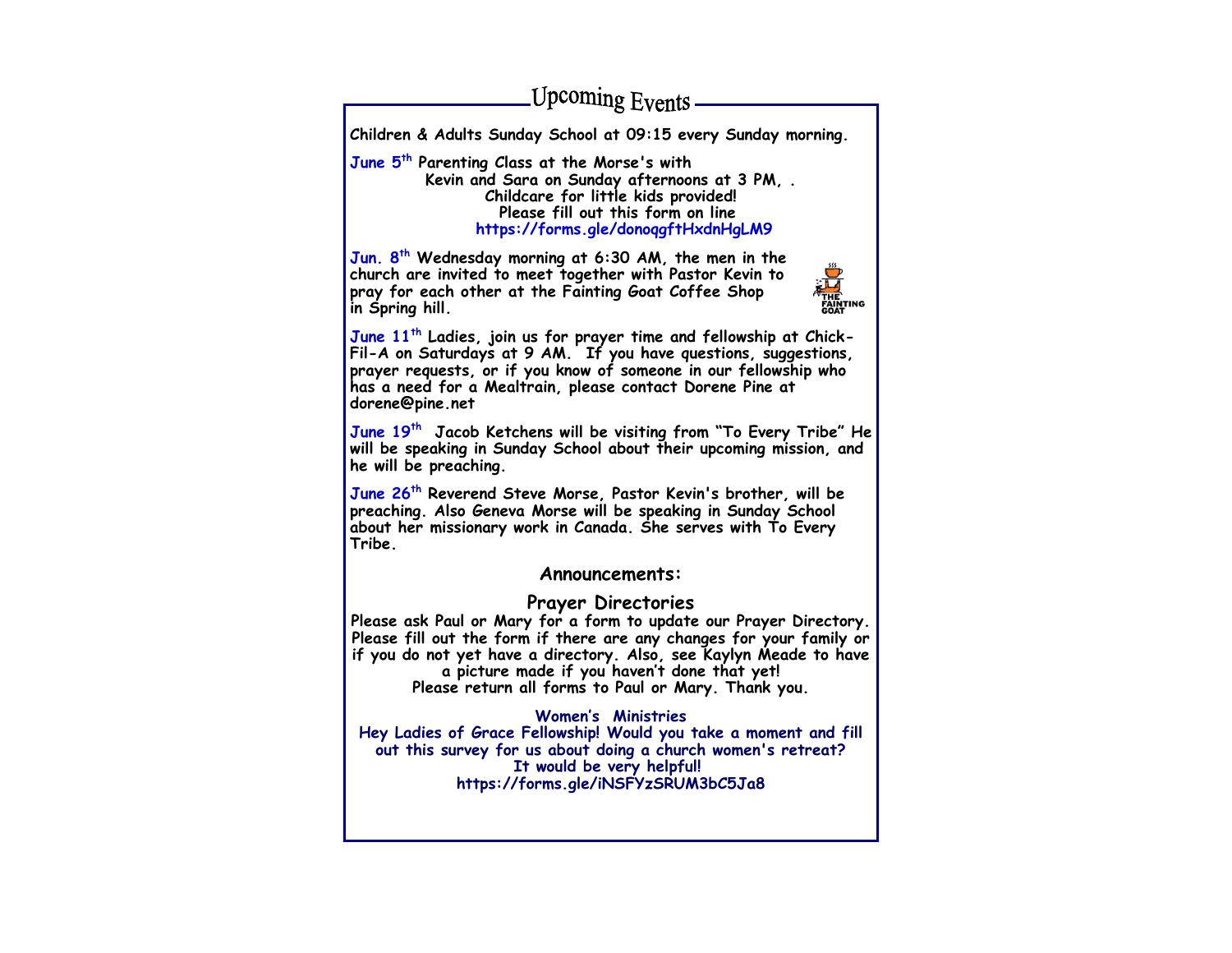# **ESP rs Opining Scripture: Hebrews 1:1-13**

**1. Long ago, at many times and in many ways, God spoke to our fathers by the prophets, 2. but in these last days He has spoken to us by His Son, whom He appointed the heir of all things, through whom also He created the world. <sup>3</sup>He is the radiance of the glory of God and the exact imprint of His nature, and he upholds the universe by the word of his power. After making purification for sins, he sat down at the right hand of the Majesty on high, 4. having become as much superior to angels as the name he has inherited is more excellent than theirs. 5. For to which of the angels did God ever say, "You are my Son, today I have begotten you"? Or again, "I will be to him a father, and he shall be to me a son"? 6. And again, when he brings the firstborn into the world, he says, "Let all God's angels worship him." 7. Of the angels he says, "He makes his angels winds, and his ministers a flame of fire." 8. But of the Son he says,**

**"Your throne, O God, is forever and ever, the scepter of uprightness is the scepter of your kingdom. 9. You have loved righteousness and hated wickedness; therefore God, your God, has anointed you with the oil of gladness beyond your companions." 10. And, "You, Lord, laid the foundation of the earth in the beginning, and the heavens are the work of your hands; 11. they will perish, but you remain; they will all wear out like a garment, 12. like a robe you will roll them up,like a garment they will be changed. But you are the same,and your years will have no end." 13. And to which of the angels has he ever said, "Sit at my right hand until I make your enemies a footstool for your feet"?**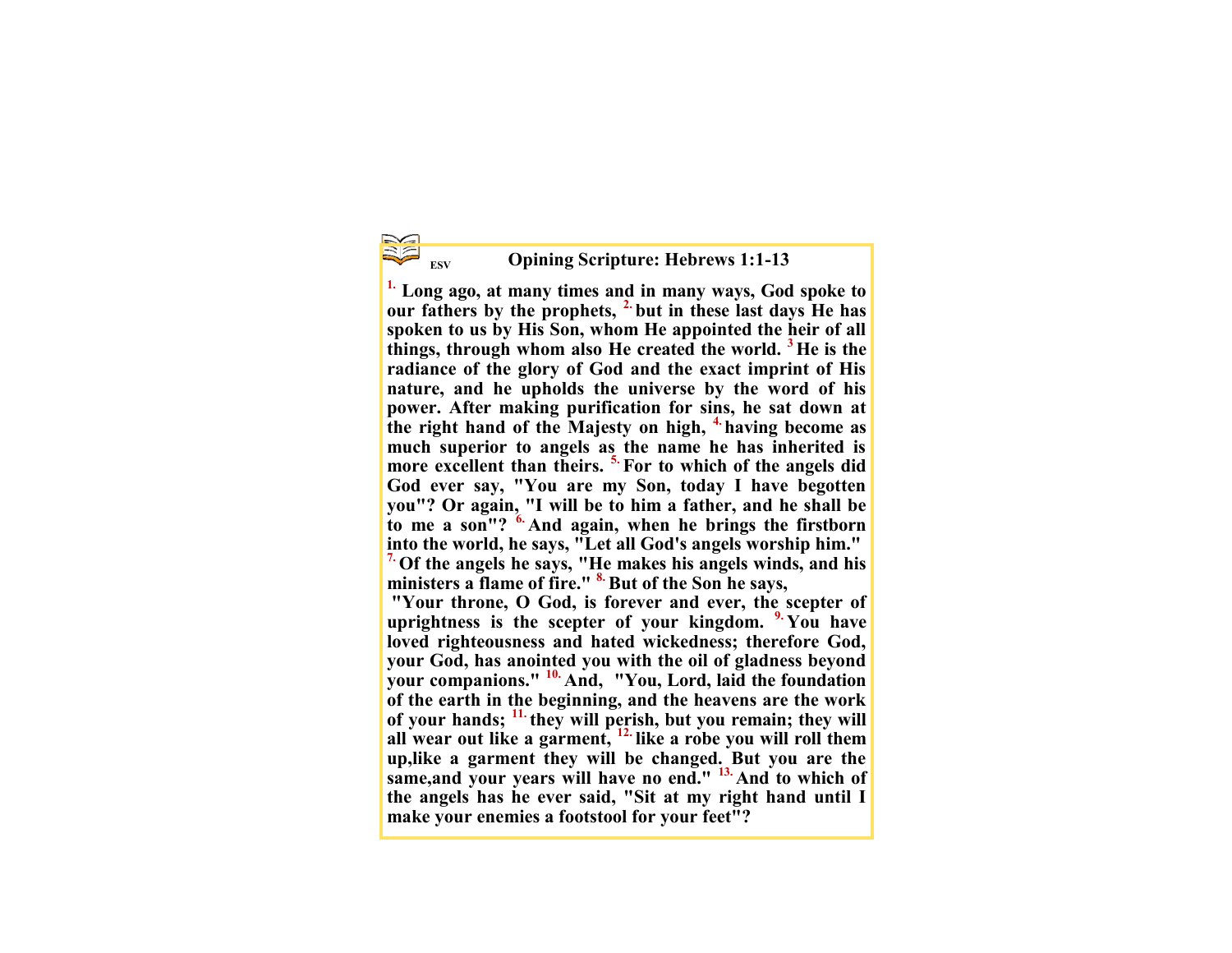

#### *Hymn 1: "Brethren We Have Met to Worship"*

**1. Brethren, we have met to worship And adore the Lord our God; Will you pray with all your power, While we try to preach the Word? All is vain unless the Spirit Of the Holy One comes down; Brethren, pray, and holy manna Will be showered all around.**

**2. Brethren, see poor sinners round you Slumb'ring on the brink of woe; Death is coming, hell is moving, Can you bear to let them go? See our fathers and our mothers, And our children sinking down; Brethren, pray and holy manna Will be showered all around.**

**3. Let us love our God supremely, Let us love each other, too; Let us love and pray for sinners, Till our God makes all things new. Then He'll call us home to heaven, At His table we'll sit down; Christ will gird Himself, and serve us With sweet manna all around.**

> **George Atkins, 1819 Public Domain**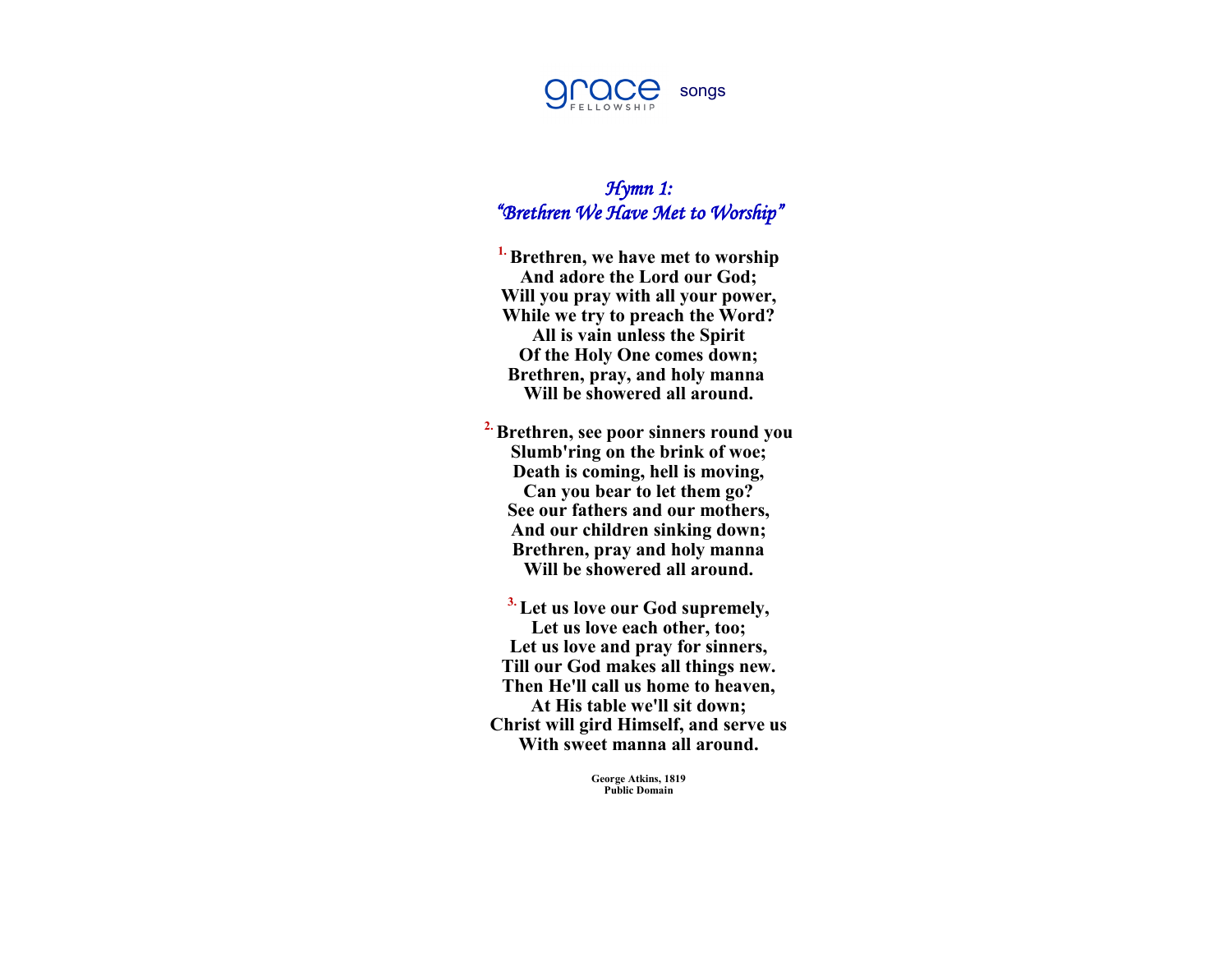#### *Hymn 2: Living Waters*

**1.Are you thirsty Are you empty Come and drink these Living Waters Time unbroken Peace unspoken Rest beside these Living Waters Christ is calling find refreshing At the cross of Living Waters Lay your life down on Thee, all come Rise up in these Living Waters**

#### **(Chorus)**

**There's a river that flows With mercy and love Bringing joy to the city of our God There our hope is secure Do not fear anymore Praise the Lord of Living Waters**

**2.Spirit moving mercy washing Healing in these living waters Lead your children to the shore line Life is in these Living Waters (Chorus)**

**3.Are you thirsty Are you empty Come and drink these Living Waters Love, forgiveness Vast and boundless Christ, He is our Living Water (Chorus)**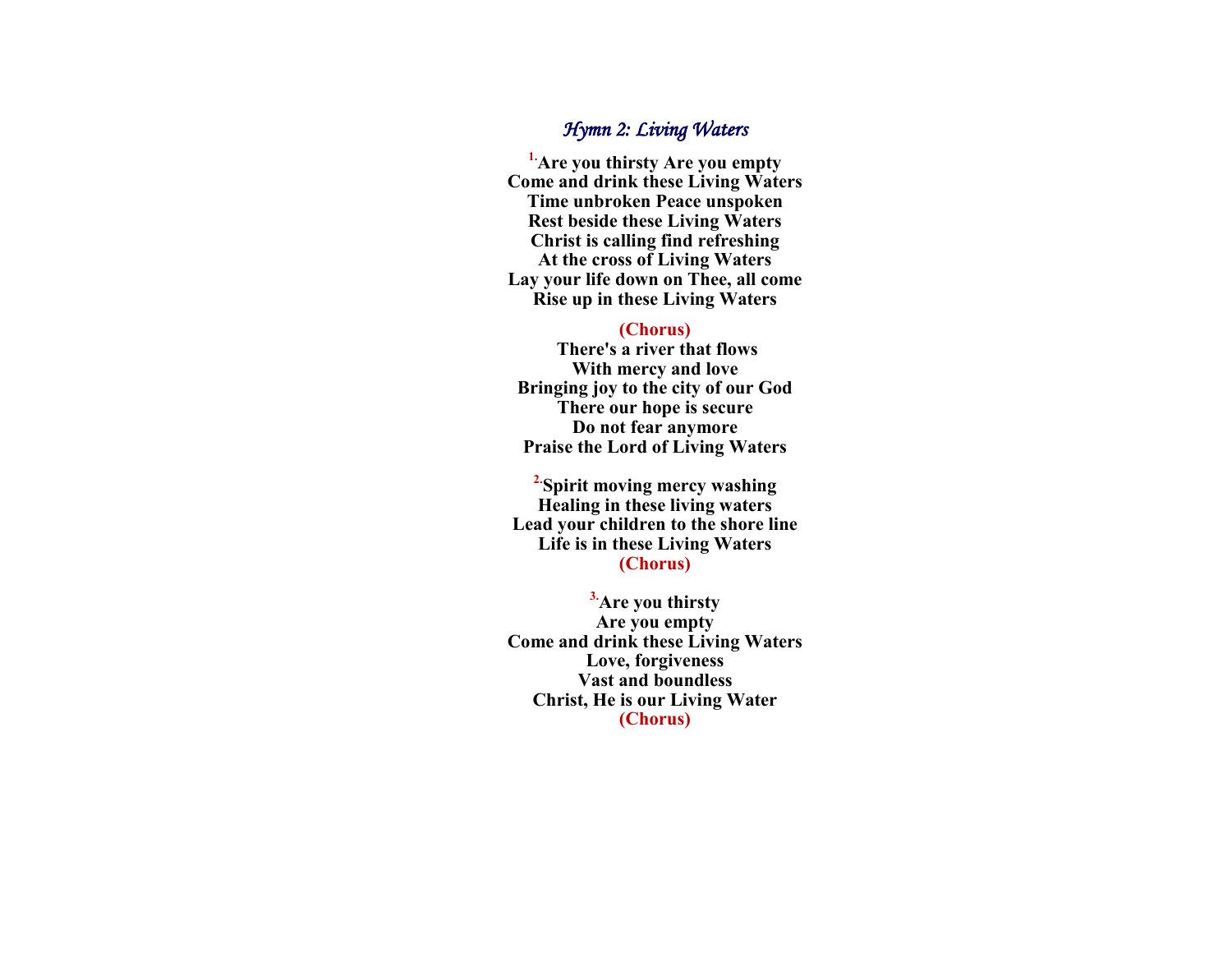#### **Reading: From the Heidelberg Catechism**

#### **Leader:**

**What do you believe when you say, "I believe in God, the Father almighty, creator of heaven and earth"?**

#### **Congregation:**

**That the eternal Father of our Lord Jesus Christ, who out of nothing created heaven and earth and everything in them, Who still upholds and rules them by His eternal counsel and providence, is my God and Father because of Christ the Son. I trust God so much that I do not doubt He will provide whatever I need for body and soul, and will turn to my good whatever adversity He sends upon me in this sad world. God is able to do this because He is almighty God and desires to do this because He is a faithful Father.**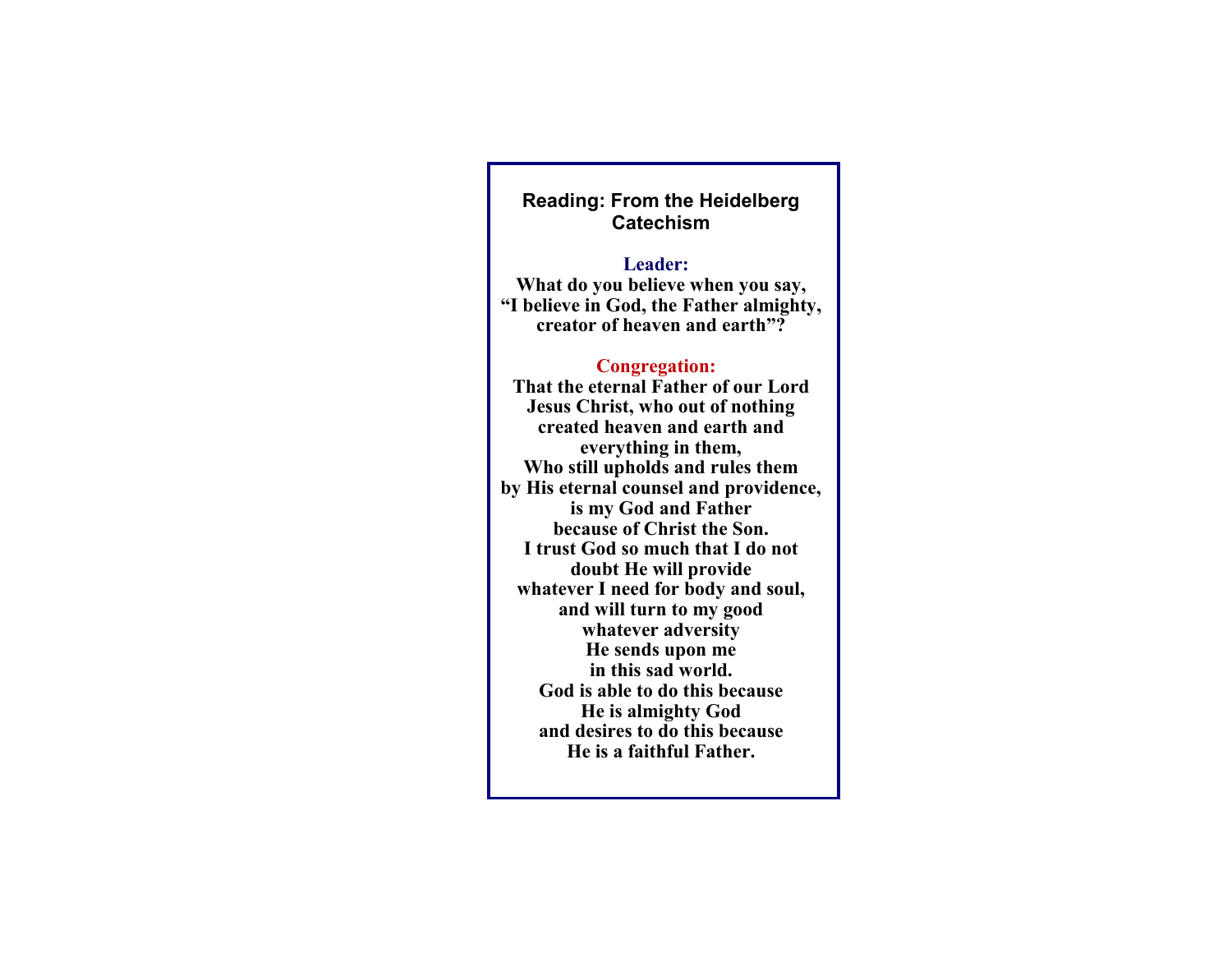#### *Hymn 3: "Christ Our Hope in Life and Death"*

**1.What is our hope in life and death? Christ alone, Christ alone. What is our only confidence? That our souls to him belong. Who holds our days within his hand? What comes, apart from his command? And what will keep us to the end? The love of Christ, in which we stand.**

#### **[Chorus]**

**O sing hallelujah! Our hope springs eternal; O sing hallelujah! Now and ever we confess Christ our hope in life and death.**

**2.What truth can calm the troubled soul? God is good, God is good. Where is his grace and goodness known? In our great Redeemer's blood. Who holds our faith when fears arise? Who stands above the stormy trial? Who sends the waves that bring us nigh Unto the shore, the rock of Christ? [Chorus]**

**3.Unto the grave, what shall we sing? "Christ, he lives; Christ, he lives!" And what reward will heaven bring? Everlasting life with him. There we will rise to meet the Lord, Then sin and death will be destroyed, And we will feast in endless joy, When Christ is ours forevermore. [Chorus]**

**Words and Music by Keith Getty, Matt Boswell, Jordan Kauflin, Matt Merker, Matt Papa ©2020 Getty Music Publishing (BMI) / Messenger Hymns (BMI) / Jordan Kauflin Music (BMI) / Matthew Merker Music (BMI) / Getty Music Hymns and Songs (ASCAP) / Love Your Enemies Publishing (ASCAP) / adm at MusicServices.org CCLI # 7147502**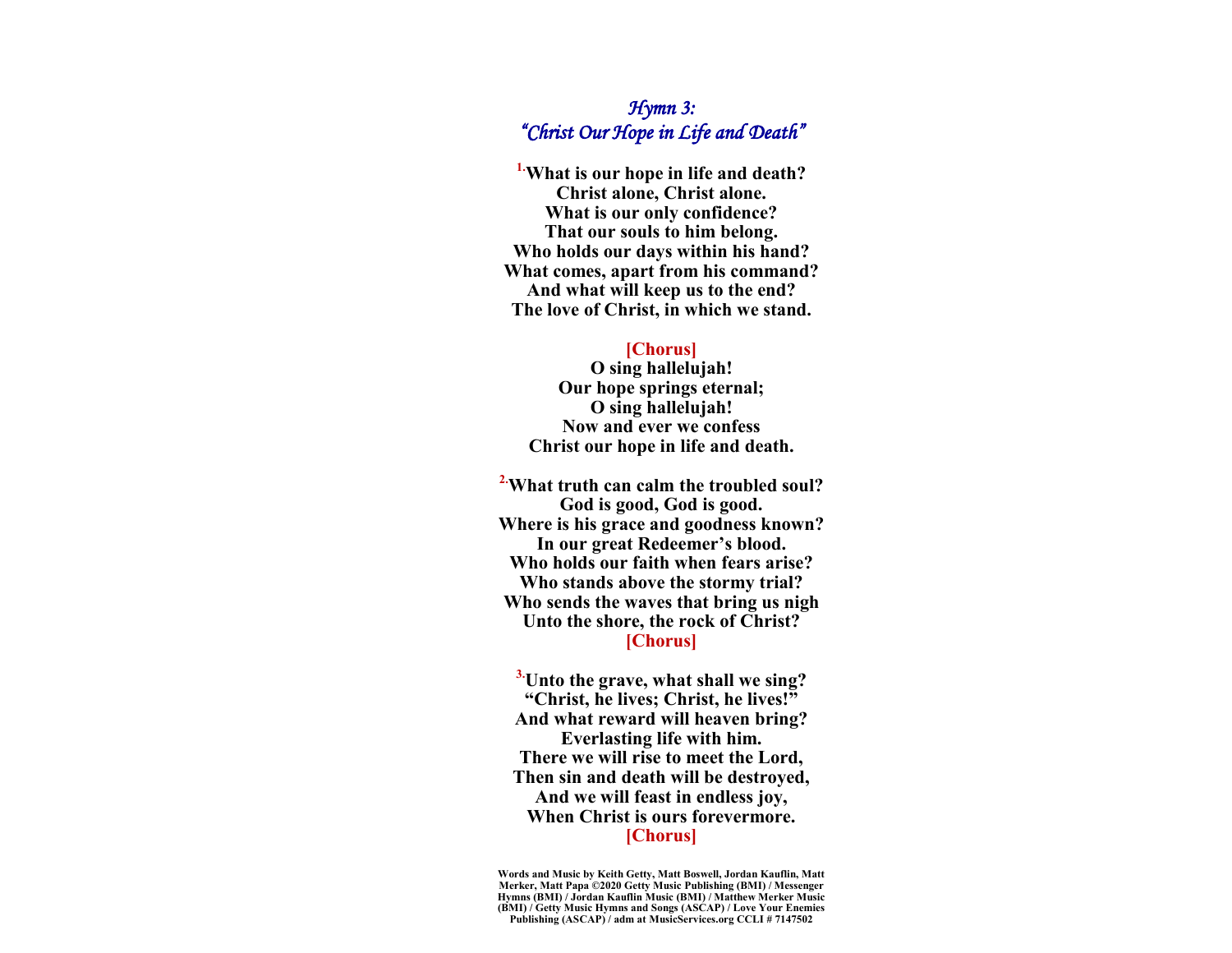#### *Hymn 4: "All Must Be Well"*

**1.Through the love of God our Savior, All will be well Free and changeless is His favor, All is well Precious is the blood that healed us Perfect is the grace that sealed us Strong the hand stretched forth to shield us All must be well**

**2. Though we pass through tribulation, All will be well Ours is such a full salvation, All is well Happy still in God confiding Fruitful if in Christ abiding Steadfast through the Spirit's guiding All must be well**

**3. We expect a bright tomorrow; All will be well Faith can sing through days of sorrow, All is well On our Father's love relying Jesus every need supplying Yes in living or in dying All must be well**

© 2007 Detuned Radio Music (ASCAP). Used by permission. All rights reserved.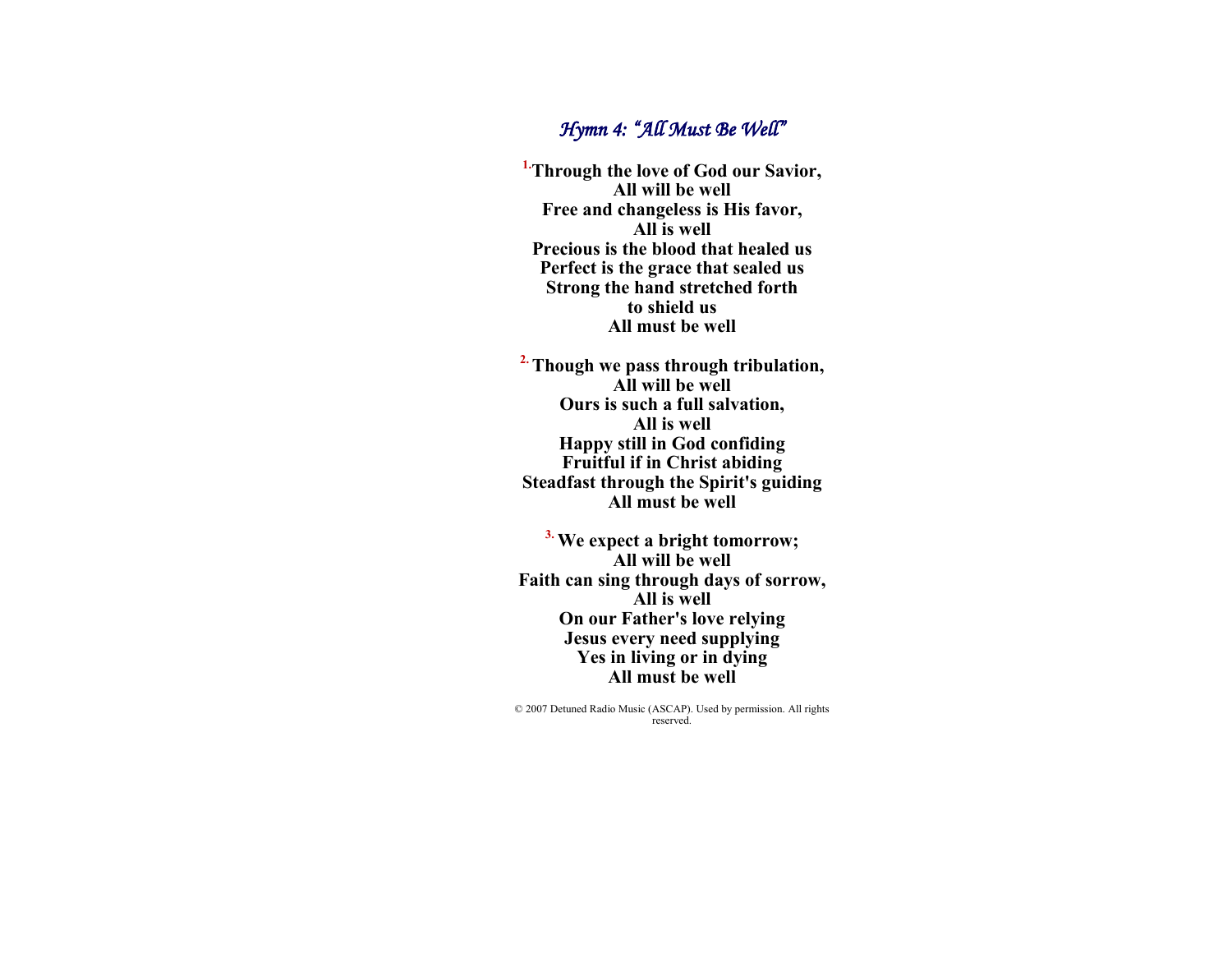**Sermon: Kevin Morse: Text: John 10:22-30 Title: " Jesus Goes All The Way"**



#### **ESV Pastors Scripture John 10:22-30**

**22. At that time the Feast of Dedication took place at Jerusalem. It was winter, 23. and Jesus was walking in the temple, in the colonnade of Solomon. 24. So the Jews gathered around him and said to him, "How long will you keep us in suspense? If you are the Christ, tell us plainly." 25. Jesus answered them, "I told you, and you do not believe. The works that I do in my Father's name bear witness about me, 26. but you do not believe because you are not part of my flock. 27. My sheep hear my voice, and I know them, and they follow me. 28. I give them eternal life, and they will never perish, and no one will snatch them out of my hand. 29. My Father, who has given them to me, is greater than all, and no one is able to snatch them out of the Father's hand. 30. I and the Father are one."**

**Outline: Date 06-05-22 Sermon: Pastor Kevin Morse Text: John 10:22-30 Title: "Jesus Goes All The Way ?" Outline: 1.Setting the Stage 2. Jesus' Response a. Jesus Knows Who IS a Sheep, and Who Isn't b. No One Can Snatch His Sheep Out Of His Hand. Sound Familiar? c. Let's Not Just Stop At Saying "I Am the Christ." Let's Go Further!**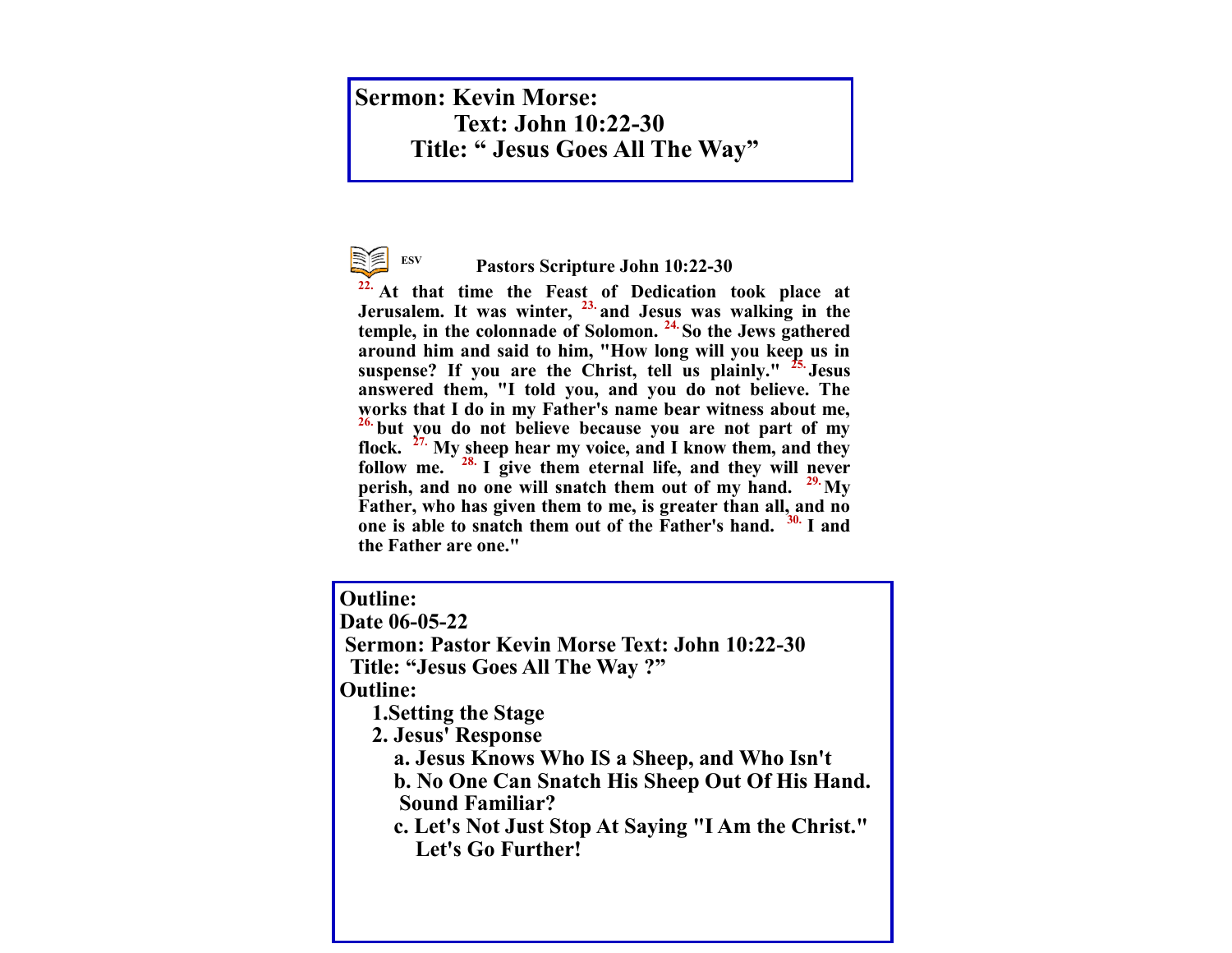#### *Communion Hymn 5: "In Christ Alone"*

**1.In Christ alone my hope is found He is my light, my strength, my song This cornerstone, this solid ground Firm through the fiercest drought and storm What heights of love, what depths of peace When fears are stilled, when strivings cease My comforter, my all in all Here in the love of Christ I stand**

**2 .In Christ alone who took on flesh Fullness of God in helpless babe This gift of love and righteousness Scorned by the ones He came to save Till on that cross as Jesus died The wrath of God was satisfied For every sin on Him was laid Here in the death of Christ I live**

**3.There in the ground His body lay Light of the world by darkness slain Then bursting forth in glorious day Up from the grave He rose again And as He stands in victory Sin's curse has lost its grip on me For I am His and He is mine Bought with the precious blood of Christ**

**4 No guilt in life, no fear in death This is the power of Christ in me From life's first cry to final breath Jesus commands my destiny No power of hell, no scheme of man Can ever pluck me from His hand Till He returns or calls me home Here in the power of Christ I'l stand**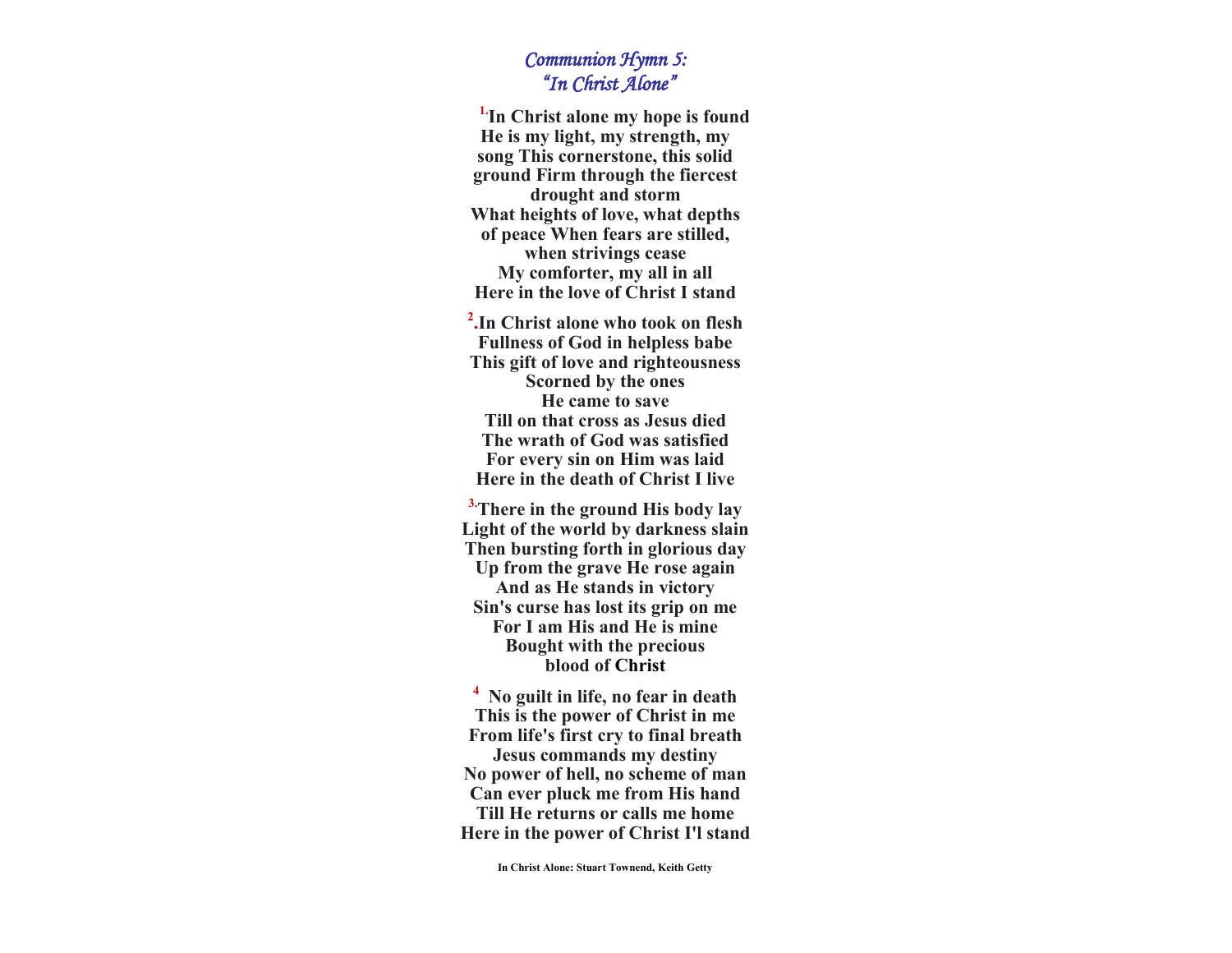

#### *Hymn 6: "Romans 11 Doxology"*

**Oh the depth of the riches of the wisdom and knowledge of God How unsearchable His judgement how untraceable His paths**

**Who knows the mind of our God? Who can bring council to Him? Who has given to God That God should repay?**

**For, from Him, and through Him and To Him is everything**

**To God be the glory forever and ever To God be the glory forever, amen**

**To God be the glory forever and ever To God be the glory forever, amen**

**Repeat**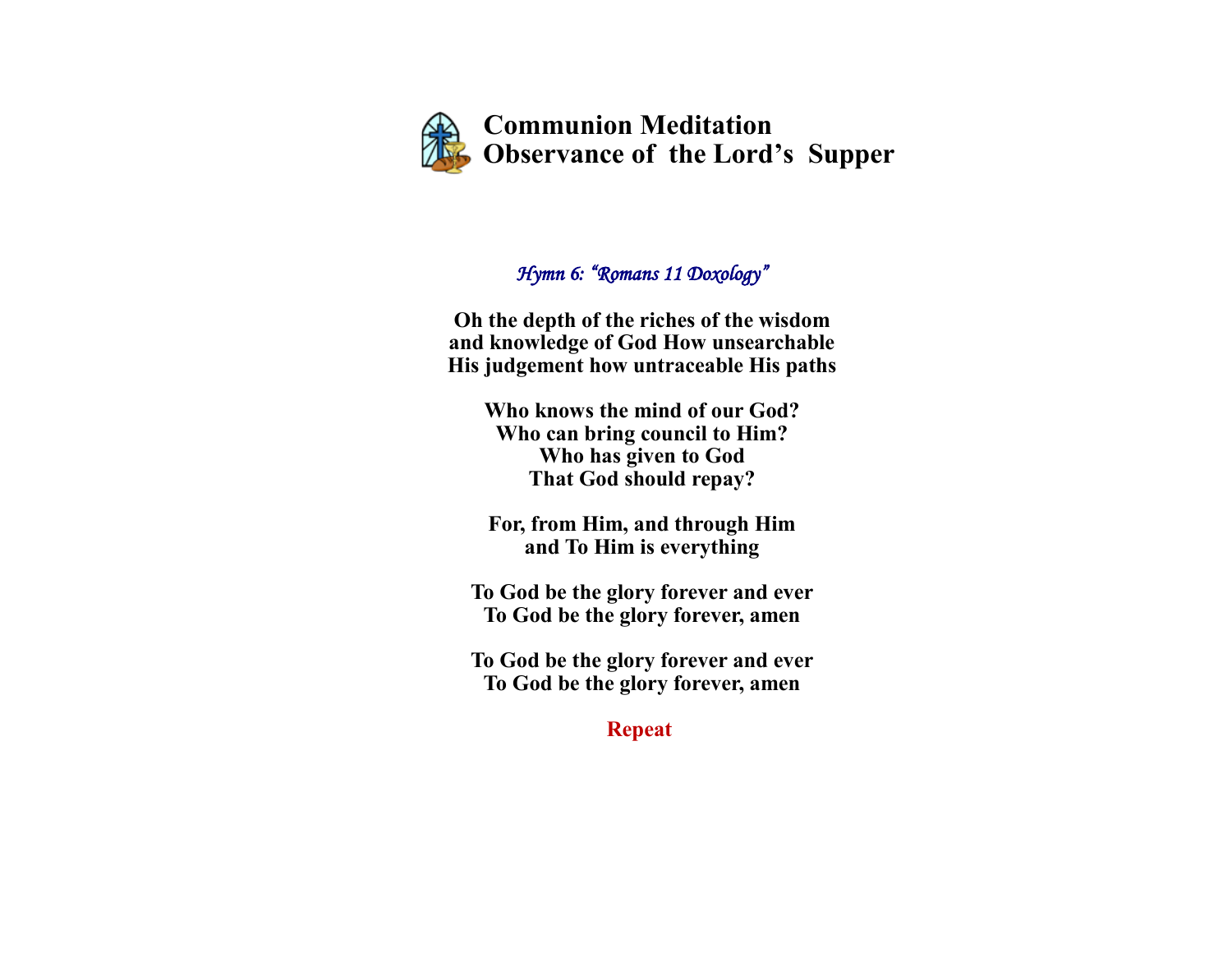## **Discussion Questions**

**No DQs this week**

**Volunteer opportunities To help as greeters, with set up or take down, or with children. Call or contact Andrew Begin Phone: 615-554-2757 Email: info@gracefellowshiptn.com**



**Barrett Craig:** *Chaplain US Navy* **Eric & Christine Doi:** *Wycliff*  **Clayton & Summer Markham:** *Fruits of Boaz* **Will & Ann Cherry:**